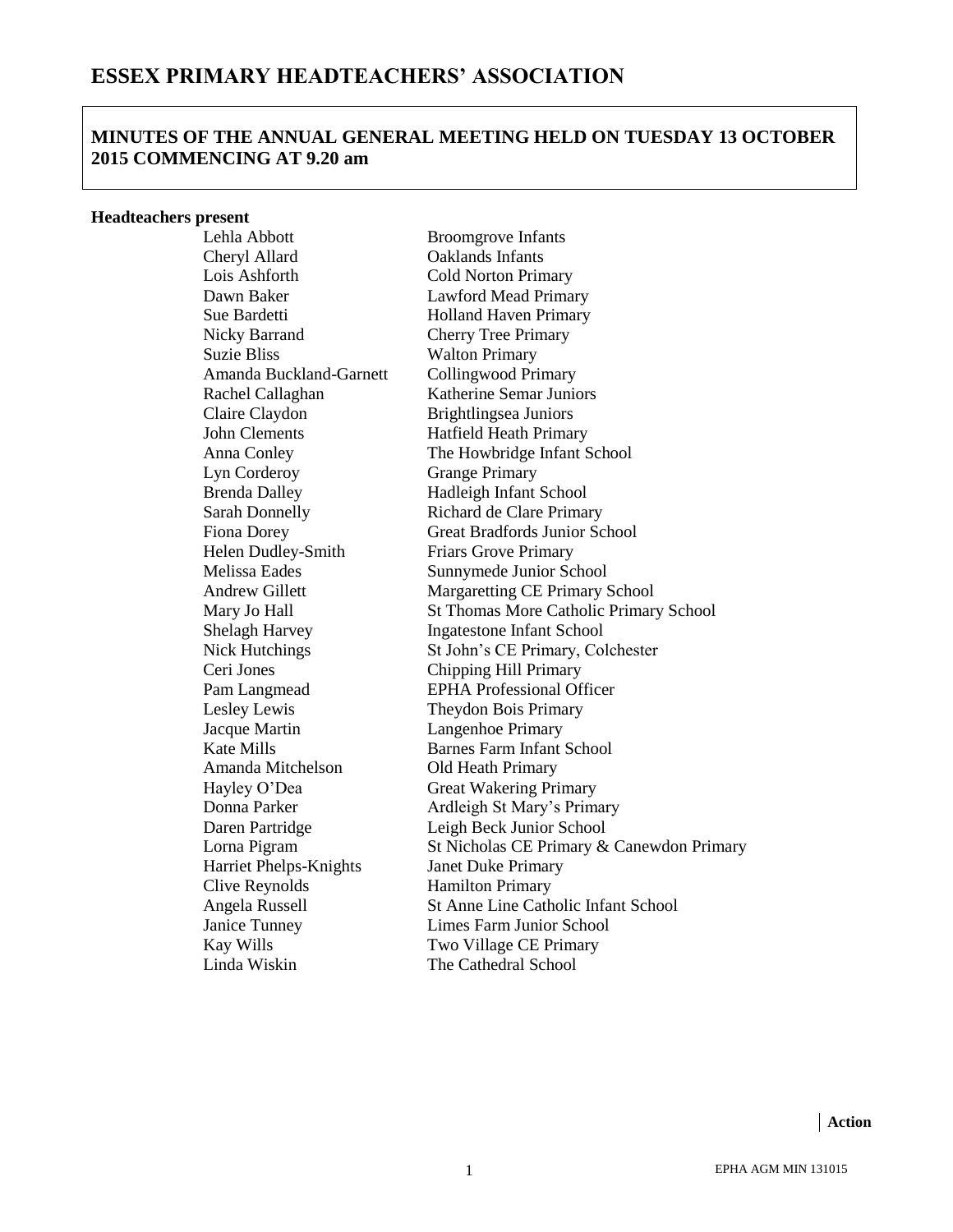# **1. APOLOGIES FOR ABSENCE**

Apologies were received from:

| <b>Isobel Barron</b>    | <b>Roseacres Primary</b>                 |
|-------------------------|------------------------------------------|
| Charlotte Booth-Rylett  | <b>Unity Academy</b>                     |
| Lesley Brennan          | Kingsmoor Academy                        |
| Susannah Edom-Baker     | <b>Newlands Spring Primary</b>           |
| Wendy Fuigera           | St Peter's West Hanningfield Primary     |
| Heather Hann            | Holy Trinity CE Primary, Eight Ash Green |
| Karen Harden            | Southminster Primary                     |
| Julie Lorkins           | St Andrew's CE Primary, North Weald      |
| Val Metcalf             | Harwich Primary & Nursery                |
| Samantha Norfolk        | <b>Alton Park Juniors</b>                |
| <b>Heather Tetchner</b> | Dedham CE Primary                        |
| Jonathan Tye            | Churchgate CE Primary                    |
| Ant Welch               | <b>Holland Park Primary</b>              |

## **2. WELCOME**

**Harriet Phelps-Knight, Chair of EPHA,** welcomed everyone to the meeting and introduced herself to colleagues.

#### **3. REPORTS ON THE 2014/2015 YEAR**

## **A. EPHA CHAIR'S REPORT**

Harriet Phelps-Knights gave a report about the previous year as Chair of the Essex Primary Heads' Association. She noted that it has been a busy year for EPHA with a lot of changes.

"As an Association we now have more of a voice and are more respected within the wider community and the region. We have developed a positive and constructive relationship with the local authority. Executive members have regular meetings with the LA Officers, regional association chairs and the regional schools commissioner - Tim Coulson.

The current issues for all counties seem to be the same: recruitment, inconsistencies in inspections, headteacher wellbeing, governor recruitment and skill set, universal free school meals and the impact on Pupil Premium and the vulnerability that KS2 results can bring. The deferment of EYFS places is causing some issues in other counties, Cambridgeshire in particular.

Primary headteachers now have a stronger voice on the Schools Forum, which is having an impact on how DSG is being used and whether it should be top-sliced from schools budget. A comprehensive re- evaluation of how money was being spent across the county took place with Pam Langmead and Lyn Corderoy representing primary headteachers at the consultative meetings.

EPHA representatives are involved with the school to school support programme, including looking at the criteria for groups, the allocation of funds and further development and monitoring of the strategy

A key focus this year has been the restructure of EPHA and the introduction of the Professional Officer as well as advertising for the Executive Director role, following Mike Blant's retirement as EPHA Liaison Officer. Nick Hutchings and I visited all Area meetings in June to introduce the draft structure and put the proposal to all heads in attendance. At the South meeting there was an overwhelming decision to top-slice all the subscriptions so that schools didn't have to pay directly,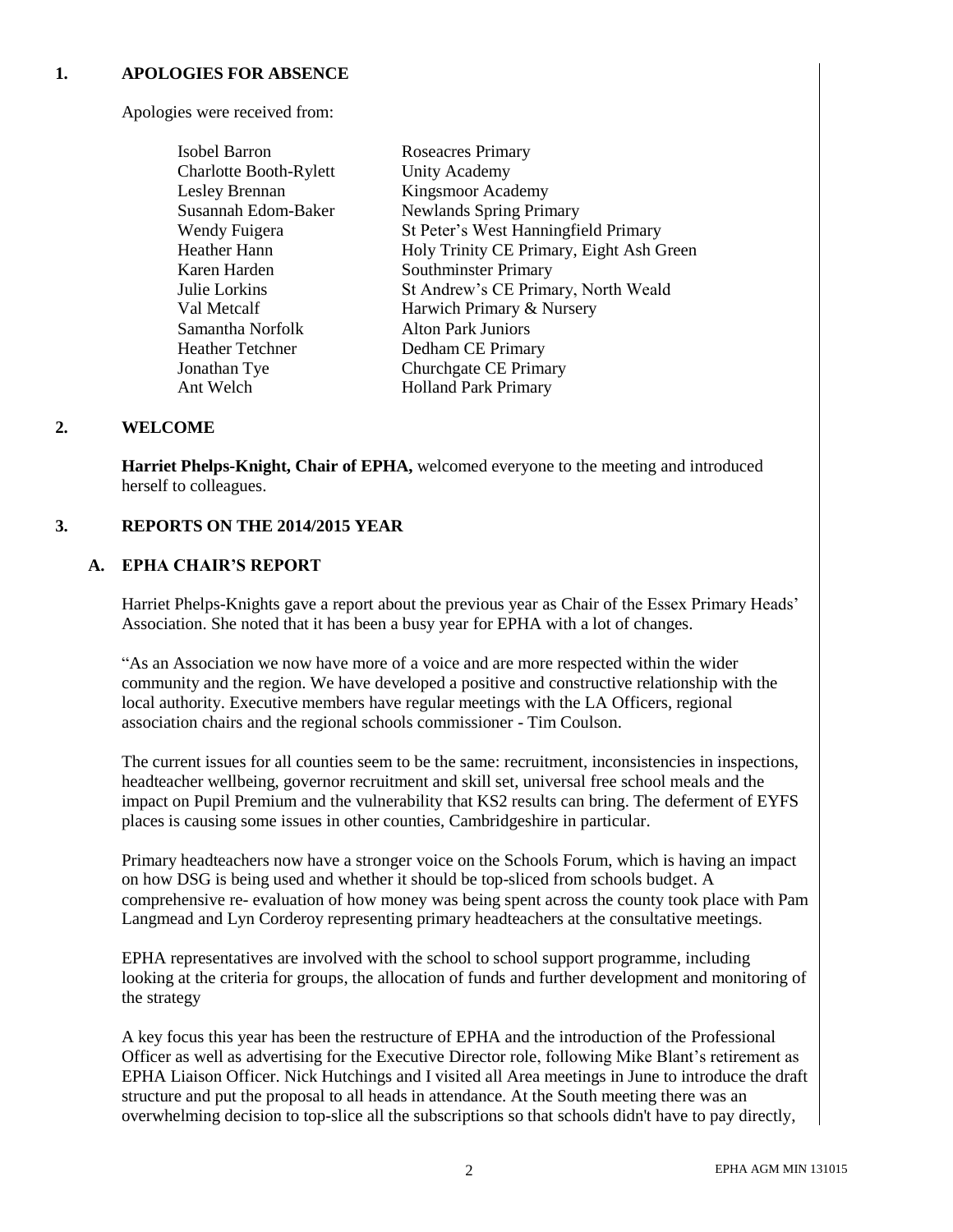which saves on administration for them and the Association, and also ensures that all schools pay a contribution. This was then taken as a proposal to all areas and, in retrospect, to the North East meeting. There was a majority agreement for all aspects of the proposal, and the financial element will save on area treasurer time as there will no longer be the need for them from April 2016; the proposal to top-slice funding for EPHA is being taken to Schools Forum on 14 October for consideration and approval.

Future focus for EPHA:

- Executive director interviews 19/11/15
- SE+ working party to identify a way forward for schools to engage and use this product (depending on outcome of Schools Forum meeting)
- Headteacher wellbeing
- Recruitment and retention
- To raise the profile and influence of EPHA further to ensure a clear and authoritative voice
- A series of alternative provision/behaviour conferences the first to include invited headteachers
- Data analysis across EPHA to be shared at regional meeting to get a clear picture of strengths and weakness to supporting lobbying on shared concerns.

We have come a long way in the last year and I hope that we will be able to maintain that momentum for the coming year.

Thank you to the Executive members as you all play an important role by gathering the views of colleagues and representing us at a variety of meetings. Please keep up the good work."

# **B. EPHA PROFESSIONAL OFFICER'S REPORT**

Pam Langmead gave the following report, reflecting on her work on behalf of EPHA over the last year.

This has been a busy year for the Association, with good attendance at the primary headteacher meetings, and two successful conferences for Headteachers and Deputy Heads. My role has grown and I was delighted to be appointed as Professional Officer in the summer term; as a result, I now attend numerous meetings on behalf of EPHA, as detailed in my termly report to the Executive. In addition to the attendance at meetings (and writing follow up reports), my work for EPHA has included:

- Information, emails and communications with all headteachers;
- Responding to queries and actions from the Executive, ECC, other association officers, interested companies (mainly wanting to come to present at termly meetings!);
- Individual support for headteachers when issues arise;
- Contact with new headteachers;
- Organisation for the WEPHA conference and other area meetings;
- Managing the bookings and organising the conferences;
- Updating EPHA records and website;
- Managing the finances and treasurer role for the Association;
- Writing a guest editorial for Education Essex!
- Other tasks as required.

As ever, it is a great privilege to work for and support primary headteachers in Essex and I look forward to another busy year in 2015/16.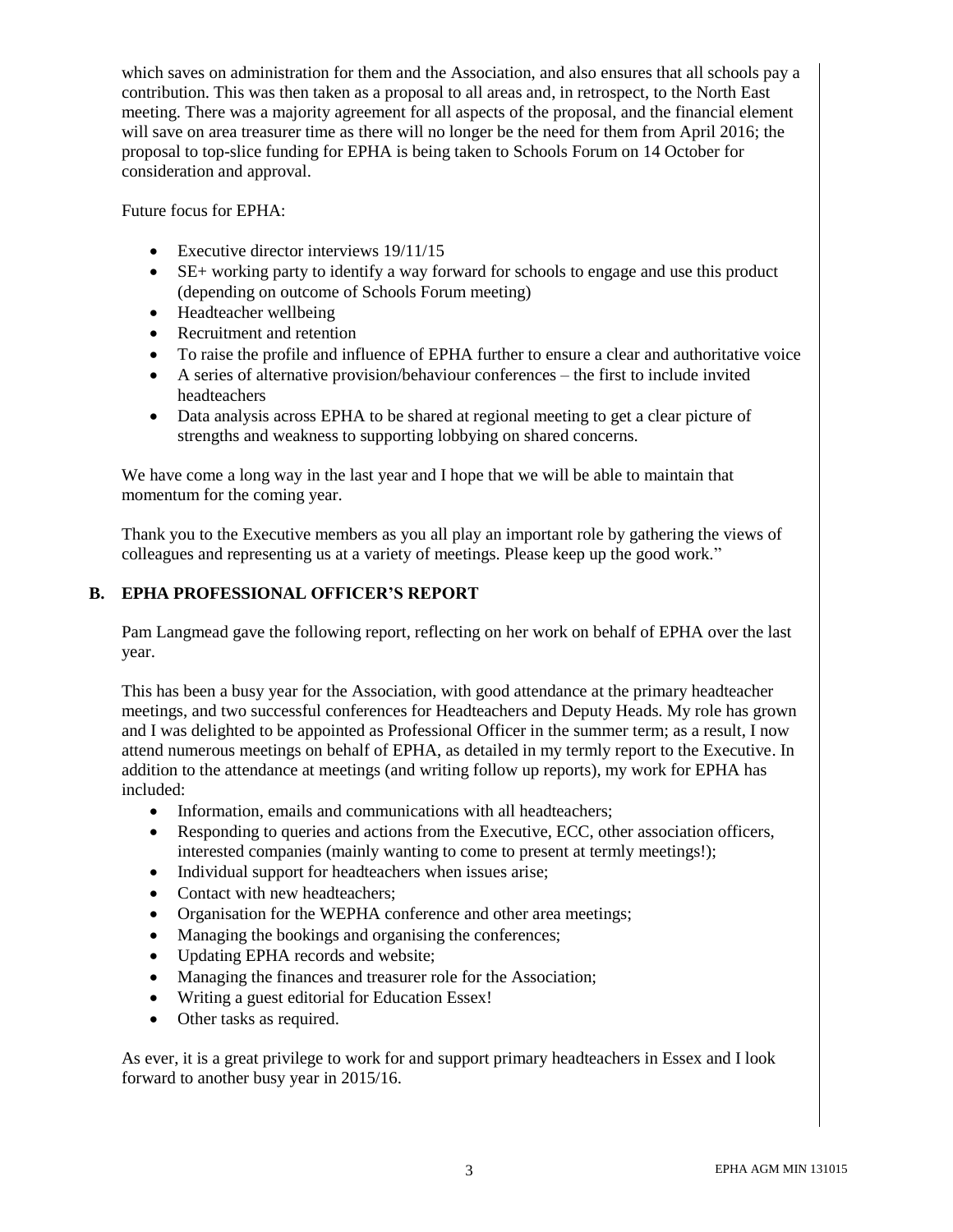#### **4. TREASURER'S REPORT**

- **a)** Pam Langmead, Professional Officer and treasurer, circulated reports relating to the EPHA accounts:
	- a Current Account income and expenditure statement from 1 August 2014 31 July 2015;
	- a statement of the conference account from 1 August  $2014 31$  July 2015.

Both statements have been checked and agreed as a fair and accurate record of the accounts, by Ann Cutting, School Business Manager at Burnham-on-Crouch Primary School.

The **Current Account Income and Expenditure** statement for the period 01 08 14 to 31 07 15.

| <b>OPENING BALANCE</b> | Expenditure | Income     | <b>Balance</b><br>£41,807 |
|------------------------|-------------|------------|---------------------------|
| Miscellaneous          | £9,630.79   | £1000.00   |                           |
| <b>DSG</b>             |             | £55,000.00 |                           |
| Subscriptions          |             | £25,900.00 |                           |
| Supply                 | £10,818.00  |            |                           |
| Travel & mileage       | £2,112.91   |            |                           |
| Clerking               | £17,468.14  |            |                           |
| Liaison Officer        | £9,577.50   |            |                           |
| Meetings               | £19,593.05  |            |                           |
| <b>Totals</b>          | £69,200.39  | £81,900.14 |                           |

### **Closing balance for account 00795978 £54,507.56**

It was noted that the annual subscription for each area is due to be paid to the county account.

The clerking expenditure is broken down into professional fees, mileage and expenses paid on behalf of EPHA (such as stationary, conference expenses, gifts for departing headteachers and so on).

The Association's contribution to the summer term headteacher meetings has not yet been claimed back by the Local Authority (likely to be in the region of £4,700).

The **Conference account Income and Expenditure** statement for the period 01 08 14 to 31 07 15.

| <b>OPENING BALANCE</b>                                                        | Expenditure | Income     | <b>Balance</b><br>£27,744.93 |
|-------------------------------------------------------------------------------|-------------|------------|------------------------------|
| Headteacher conference                                                        | £19,562.73  | £20,020.00 |                              |
| Deputy conference                                                             | £18,029.67  | £26,180.00 |                              |
| <b>Totals</b>                                                                 | £37,592.40  | £46,200.00 |                              |
| Balance for conference account                                                |             |            | £36,997.53                   |
| Cheque drawn not yet presented £645<br>Closing balance for conference account |             |            | £36,352.53                   |

It was noted that a number of cheques are still to be received in relation to the Deputy Heads' conference being held on 9 October (around  $\text{\pounds}7,700$ ) and a number of expenses still to be paid, including for the venue and speakers.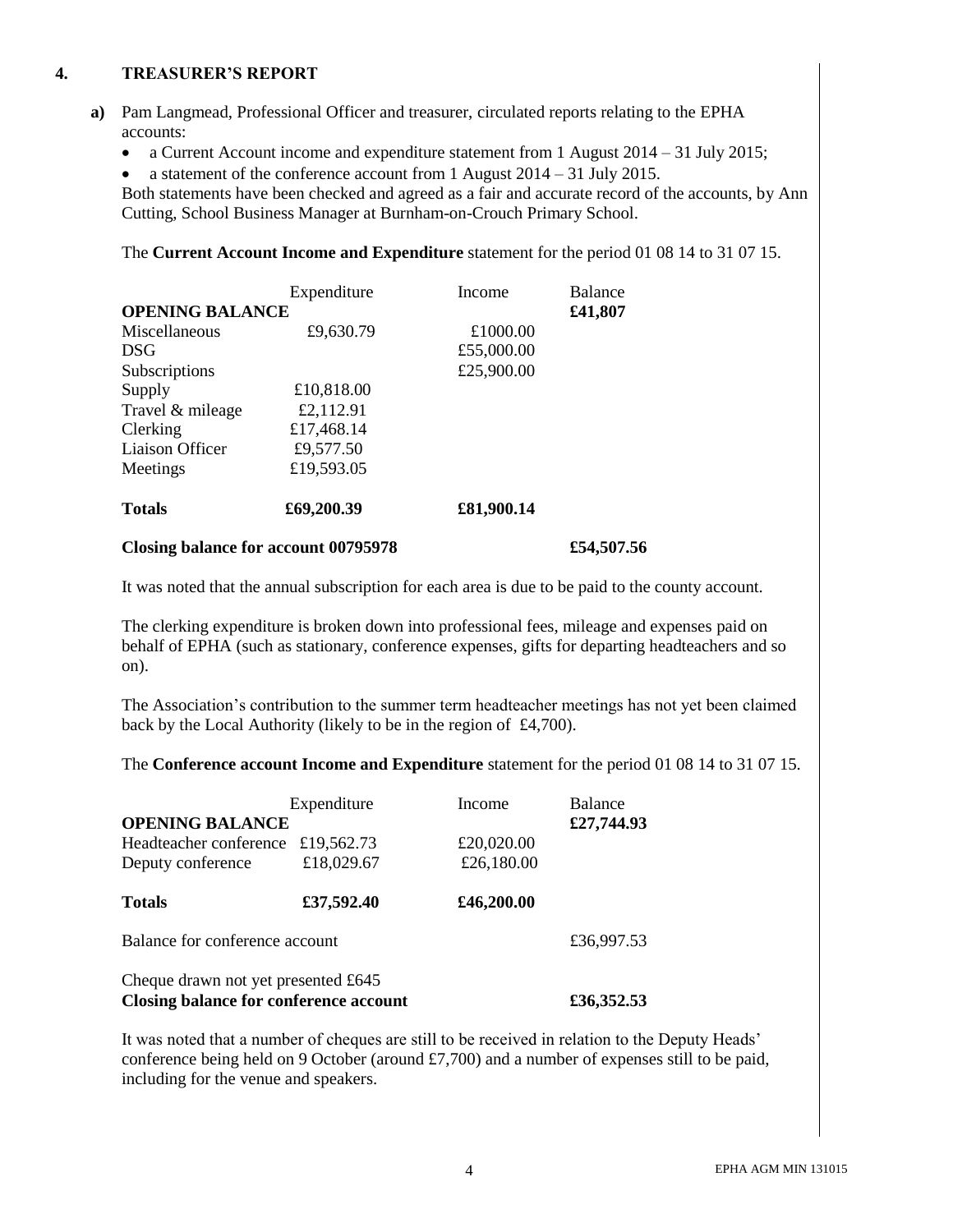Total of Current account and conference account statements end of July 2015: Bank balance account 00795978 £54,507.56 Conference account  $£36,352.53$ **Total assets £90,860.09** 

In addition, the approximate balances in each of the Area accounts were reported:

| North East bank account | £21,687.92 |
|-------------------------|------------|
| Mid bank account        | £21,848.00 |
| West bank account       | £21,496.76 |
| South bank account      | £25,034.76 |

In all cases, the Area Treasurers are yet to transfer the subscriptions received from schools for 2015/16 to the county bank account.

The following matters were noted/discussed in relation to the **future funding of EPHA and proposed removal of area treasurers:**

A proposal to fund EPHA by top-slicing funding from the DSG in future years was discussed and agreed at the Headteacher meetings in June. This proposal will be voted on at the Schools Forum meeting on 14 October. If approved, it was agreed that there will no longer be the need to ask individual schools for an annual subscription, which will reduce administration for the Association and for schools themselves. In addition, there will no longer be a need to have Area Treasurers and it was proposed that Area Treasurers should be phased out during the financial year and, in future, all income and expenditure managed centrally by the County Treasurer. It was agreed that at the end of the financial year the balances of all of the Area accounts should be transferred to the County account and the area bank accounts will be closed.

There was some discussion about the need for a West Area Treasurer, as this area holds a termly "pay as you go" conference for its schools. However, it was suggested that this conference could also be managed by the County Treasurer and so there was no need to maintain a separate bank account. Decisions about expenditure at any of the headteacher meetings, e.g. for presenters or speakers, will be made in discussion with the County Treasurer/Professional Officer.

## **4. CONSTITUTION AND FINANCIAL REGULATIONS**

It was noted that the Constitution and Financial Regulations for the Essex Primary Headteachers' Association were available on the website in advance of the AGM, and both were reviewed by headteachers at the meeting.

There were a number of proposed changes to the Constitution and Financial Regulations, mainly in relation to the removal of annual subscriptions, to be replaced by a top-slice from the primary DSG, and the removal of area Treasurers and area bank accounts.

It was **AGREED** that the Constitution and Financial Regulations would be amended accordingly and **ADOPTED** for the coming year. The documents would be updated by the EPHA Professional Officer and would be circulated with the minutes of the meeting and posted on the EPHA website.

#### **5. ELECTION OF OFFICERS**

## **a) Election of Chair**

It was noted that one nomination had been received prior to the meeting for the position of Chair for the Essex Primary Headteachers' Association, from Harriet Phelps-Knights (Janet Duke Primary).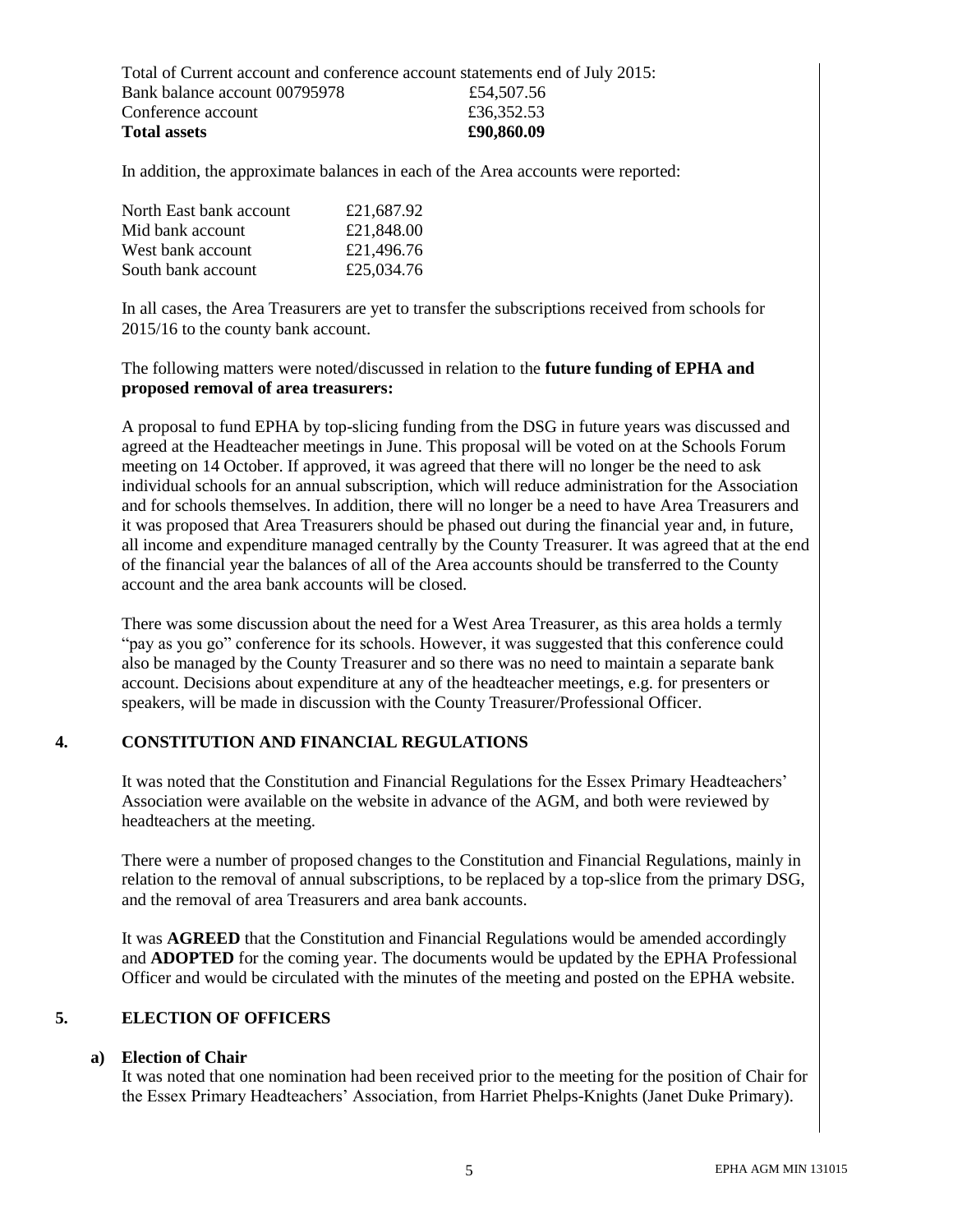There were no further nominations received at the meeting and **Harriet Phelps-Knights was duly elected as Chair.** She was thanked for the work she has done on behalf of Essex Headteachers during the year and for agreeing to continue as Chair of the Association.

#### **b) Election of Vice-Chair**

It was noted that one nomination had been received prior to the meeting for the position of Vice-Chair for the Essex Primary Headteachers' Association, from Nick Hutchings, (St John's CE Primary, Colchester).

There were no further nominations received and **Nick Hutchings was duly elected as Vice-Chair.** He was thanked for the work he has done on behalf of Essex Headteachers during the year and for agreeing to continue as Vice-Chair of the Association.

### **c) Election of Executive Treasurer**

It was proposed that the Association should elect a headteacher to act as Executive Treasurer, to oversee the work of the county treasurer/Professional Officer, including approving her professional claims. **Lyn Corderoy (Grange Primary)** nominated herself for this role and was duly elected. It was noted that Pam Langmead, Professional Officer, will undertake the day to day work and financial administration as County Treasurer.

### **d) Area and Local Delivery Group Representatives**

Following the Area AGMs that took place during the summer term, it was confirmed that the following headteachers will represent the South, Central (Mid), North-East and West Areas and Local Delivery Groups (or locality equivalents) on the Executive Committee:

| <b>SOUTH Area</b>           |                       |                                      |
|-----------------------------|-----------------------|--------------------------------------|
| <b>Chair</b>                | <b>Brenda Dalley</b>  | <b>Hadleigh Infants</b>              |
| <b>Vice-Chair</b>           | <b>Nicky Barrand</b>  | <b>Cherry Tree Primary</b>           |
| <b>Treasurer</b>            | <b>Lyn Corderoy</b>   | <b>Grange Primary</b>                |
| Wickford                    | Lyn Corderoy          | <b>Grange Primary</b>                |
| Billericay                  | <b>Melissa Eades</b>  | Sunnymede Infants                    |
| Rochford                    | Hayley O'Dea          | <b>Great Wakering Primary</b>        |
| Rayleigh                    | Lorna Pigram          | <b>St Nicholas CE Primary</b>        |
| Canvey Island               | Daren Partridge       | Leigh Beck Junior School             |
| <b>Basildon East/Pitsea</b> | Nicky Barrand         | <b>Cherry Tree Primary</b>           |
| <b>Basildon West</b>        | Angela Russell        | <b>St Anne Line Catholic Infants</b> |
| Castle Point/Benfleet       | <b>Brenda Dalley</b>  | Hadleigh Infants                     |
| <b>Brentwood</b>            | <b>Shelagh Harvey</b> | Ingatestone Infants                  |
| <b>MID</b> Area             |                       |                                      |
| <b>Chair</b>                | <b>Cheryl Allard</b>  | <b>Oaklands Infants</b>              |
| 17. UU                      | $\sim$ $\sim$ $\sim$  | $\alpha$ . Then                      |

| <b>Vice-Chair</b>       | <b>Ceri Jones</b>                             | <b>Chipping Hill Primary</b>     |
|-------------------------|-----------------------------------------------|----------------------------------|
| <b>Treasurer</b>        | <b>Dawn Baker</b>                             | <b>Lawford Mead Juniors</b>      |
| <b>Braintree</b>        | <b>Fiona Dorey</b>                            | Great Bradfords Junior School    |
| <b>Chelmsford North</b> | Kate Mills                                    | <b>Barnes Farm Infant School</b> |
| Chelmsford West         | Andy Gillett                                  | <b>Margaretting CE Primary</b>   |
| Chelmsford South        | Cheryl Allard                                 | <b>Oaklands Infant School</b>    |
| Maldon                  | Sue Dodd                                      | Woodham Walter CE Primary        |
| Dengie                  | Lois Ashforth                                 | <b>Cold Norton Primary</b>       |
| Witham                  | Anna Conley                                   | The Howbridge Infants            |
|                         | South Woodham Ferrers Amanda Buckland-Garnett | Collingwood Primary              |
| Halstead                | Sarah Donnelly                                | Richard de Clare Primary         |

#### **NORTH EAST Area**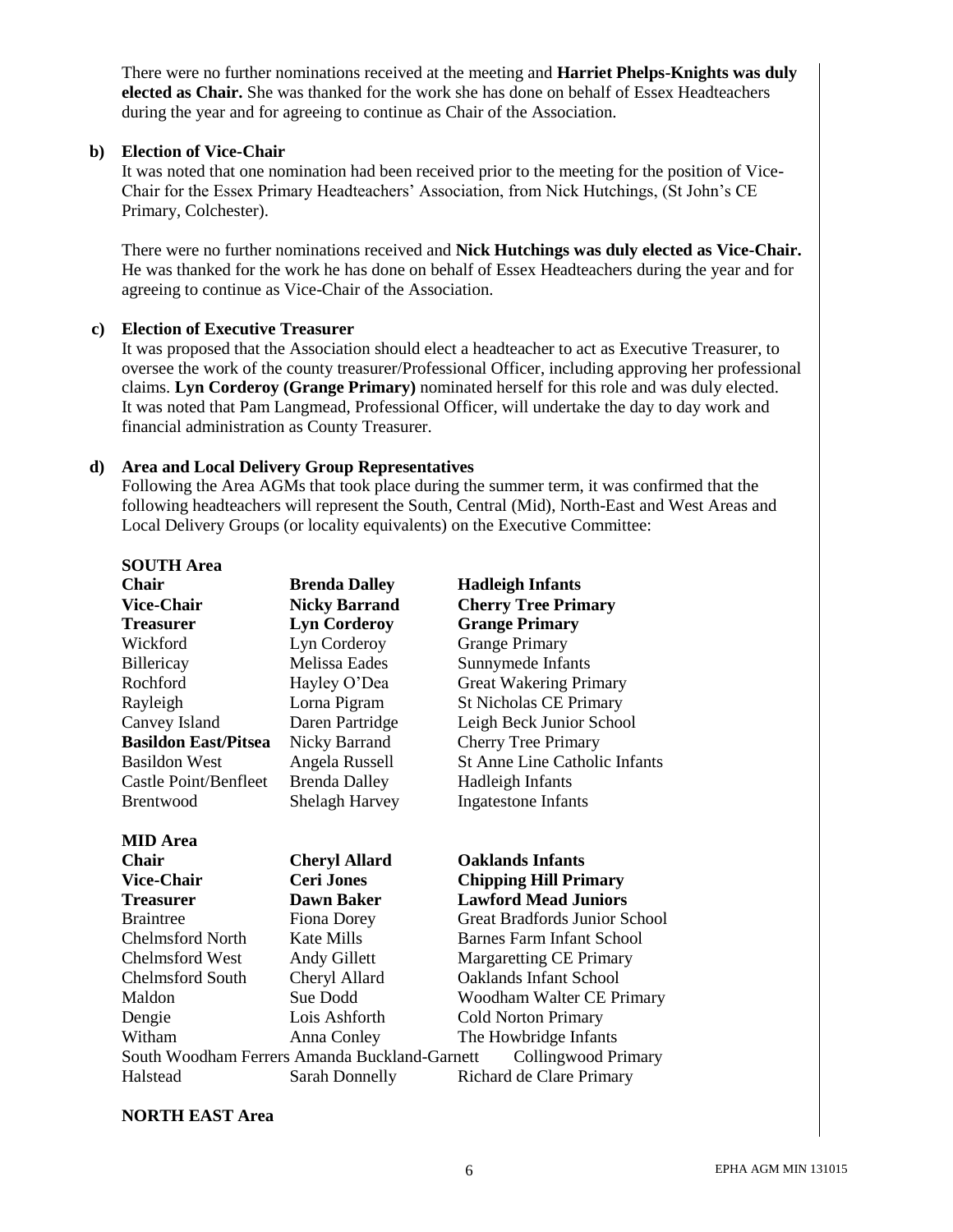| <b>Chair</b>                   | <b>Nick Hutchings</b> | <b>St John's CE Primary, Colchester</b>    |
|--------------------------------|-----------------------|--------------------------------------------|
| <b>Vice-Chair</b>              | <b>Lehla Abbott</b>   | <b>Broomgrove Infants</b>                  |
| <b>Treasurer</b>               | <b>Bridget Harris</b> | <b>St Thomas More's Catholic Primary</b>   |
| Tendring Mid                   | Claire Claydon        | Brightlingsea Juniors                      |
| <b>Tendring South</b>          | Sue Bardetti          | <b>Holland Haven Primary</b>               |
| <b>Tendring North</b>          | Donna Parker          | Ardleigh St Mary's Primary                 |
| Harwich & Dovercourt Kay Wills |                       | Two Village CE Primary                     |
| Colchester East                | Helen Dudley-Smith    | <b>Friars Grove Primary</b>                |
| Colchester West                | Clive Reynolds        | <b>Hamilton Primary</b>                    |
| Colchester South               | Jacque Martin         | Langenhoe Primary                          |
| <b>WEST Area</b>               |                       |                                            |
| <b>Chair</b>                   | <b>Julie Lorkins</b>  | <b>St Andrew's CE Primary, North Weald</b> |
| <b>Vice-Chair</b>              | <b>Isobel Barron</b>  | <b>Roseacres Primary</b>                   |
| <b>Treasurer</b>               | <b>Mary Jo Hall</b>   | <b>St Thomas More Catholic Primary</b>     |
| <b>Epping Forest South</b>     | Janice Tunney         | Limes Farm Infant and Nursery              |
| <b>Epping Forest Rural</b>     | Lesley Lewis          | Theydon Bois Primary                       |
| Harlow                         | Jonathan Tye          | Churchgate CE Primary                      |
| Uttlesford North               | Rachel Callaghan      | Katherine Semar Juniors                    |
| Uttlesford South               | <b>John Clements</b>  | <b>Hatfield Heath Primary</b>              |
|                                |                       |                                            |

It was confirmed that the Executive Membership list will be updated to reflect these changes, and will made available on the EPHA website. All of the Executive members were thanked for their contribution and commitment to EPHA and for representing their local colleagues.

#### **6. ANY OTHER BUSINESS**

## **i) School Effectiveness Plus**

The EPHA Chair noted that a proposal will be presented to the Schools Forum meeting on 14 October 2015, asking primary schools to part fund the development and roll out of SE+ to all primaries over the next two years. The proposed funding hypothecated from the primary DSG is £269,449 in Year 1 and £350,284 in Year 2. The Chair asked for the views of the 34 headteachers at the meeting, in order to inform the discussion at the Schools Forum the following day.

Seven of the headteachers in attendance noted that they had been part of the pilot project, run in the summer term. The Epping consortium of schools had taken part and one participating headteacher explained that the initial audits, based on 28 characteristics of schools and school leadership, had accurately identified the strengths and weaknesses of her school. The schools were offered support from an adviser, and the evaluations from the numerous audits informed a computer-based evaluation, giving a "maturity level" for the school. She noted that there were some benefits to the process (although some headteachers didn't feel that the evaluations told them anything they didn't already know), but that there were concerns about the pressure to buy into follow up training and development programmes; these were seen as good quality training, but at an additional cost to the school.

Another headteacher who took part in the pilot stated that the evaluation process was effective as it involved the whole school community, but she did not feel that the development package was as valuable; however, another headteacher felt that the CPD offered was excellent. Pilot schools have benefited from subsidised prices for the training programmes.

The headteachers discussed the advantages or disadvantages of the SE+ package being provided for all Essex schools (funded jointly by the primary DSG, Essex Education Services and ECC). One headteacher noted that schools were already being asked to become involved in many and various programmes, including many undertaking the NAHT Aspire Programme, which is useful but time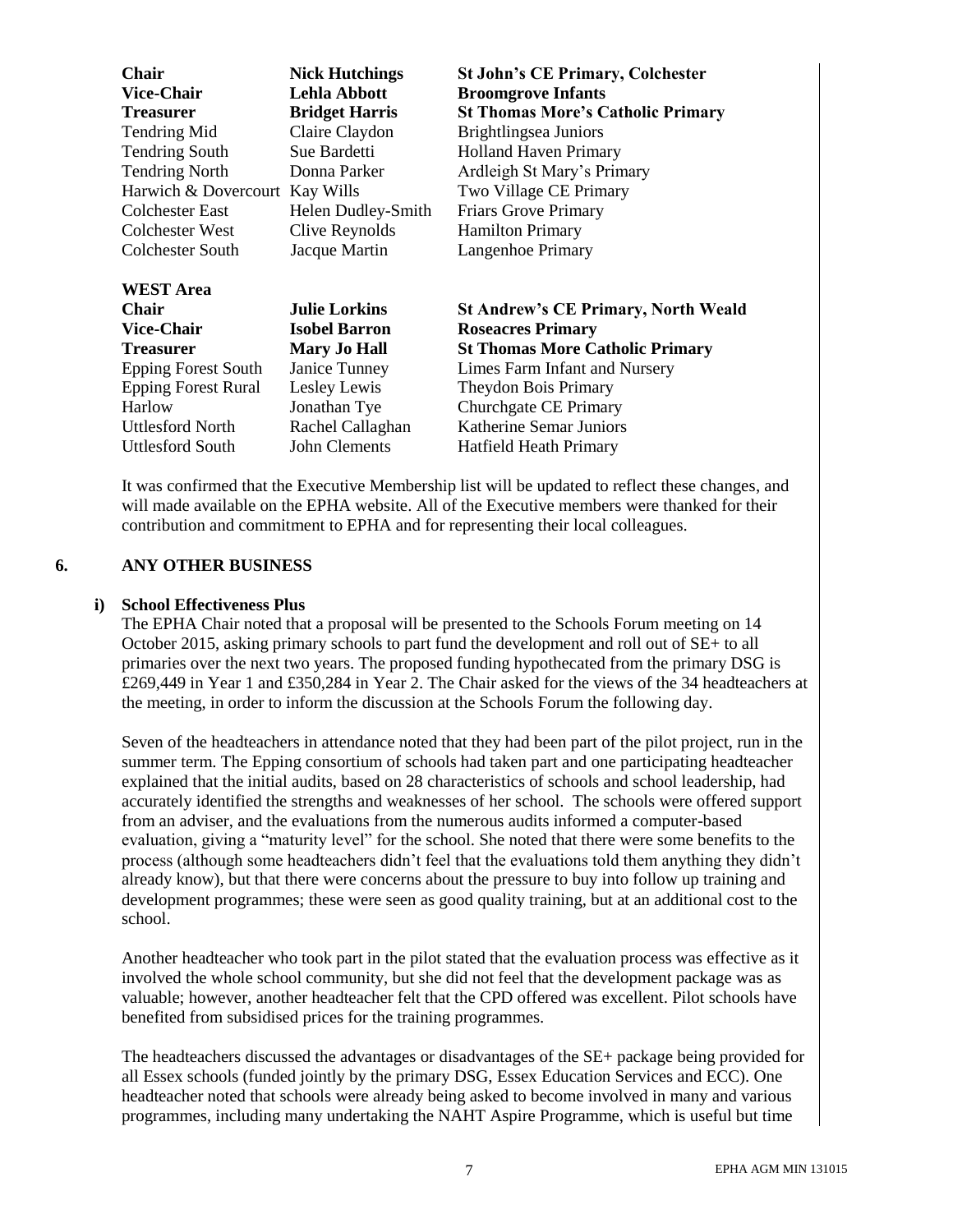consuming and quite costly. Many schools already have their own system for self-evaluation and may not wish to introduce a new package.

It was agreed that it was not clear what the subsidised package would include: the pilot programme includes the on-line evaluation package, but schools have to pay for an adviser and any CPD that they take part in. There were concerns about whether the Local Authority would have sufficient capacity to provide advisers for all schools, or whether this would be another role which headteachers would be asked to provide.

After lengthy discussion the Chair asked the headteachers to vote on the following recommendations that are being taken to Schools Forum:

Should EPHA be part of a working party to implement the roll-out of SE+ to all primary schools?  $V_{\alpha}$  0

| - I LO     | ., |
|------------|----|
| No         | 32 |
| Don't know | 2  |

Does EPHA support the proposal to top-slice funding from the primary DSG to roll-out SE+ to all schools in the next two years?

| Yes        | 0                 |
|------------|-------------------|
| No         | 34                |
| Don't know | $\mathbf{\Omega}$ |

The Chair agreed to present these responses to the Schools Forum at the meeting on 14 October.

## **ii) Recruitment and retention**

It was noted that the Local Authority has recognised that recruitment and retention of senior leaders and teachers in Essex schools, and has included this in their list of priorities for the future. The headteachers at the AGM discussed this problem and, in particular, the problem of recruiting and retaining headteachers. It was argued that the LA needs to protect headteachers that take on challenging and vulnerable schools, recognising that it is rarely possible to turn a failing or underperforming school around in 12 months, particularly in an area where recruitment of good quality teachers is difficult. The Chair asked if there had been any research into this issue, and suggested that EPHA could undertake a survey of recruitment.

One headteacher suggested that EPHA should be lobbying the DfE as ultimately the Local Authority is simply reflecting the Government approach to failing schools. Another headteacher stated his belief that the LA doesn't understand the pressure and toll on heads that are undertaking multiple roles, such as Executive headships. Another headteacher noted that there is also pressure from the Diocese on those in church schools.

This discussion led on to…

## **iii) Headteacher wellbeing and support**

It was agreed that the support for headteachers is patchy and individuals don't always know what is available, particularly when they are at crisis point. The suicide of an Essex headteacher last term has brought this issue to a head, and there are real concerns about what support and advice heads can access. It was noted that the LA is concerned about the wellbeing of headteachers, although one head noted that LA Officers can be a real source of pressure and stress for schools that are vulnerable or having difficulties.

The LA has subsidised Head Space, which involves small groups of headteachers who meet on a regular basis to discuss concerns and issues that they face. This has offered effective support for some, but is not a universal answer. It was noted that the on-line advice line (offered by Teacher